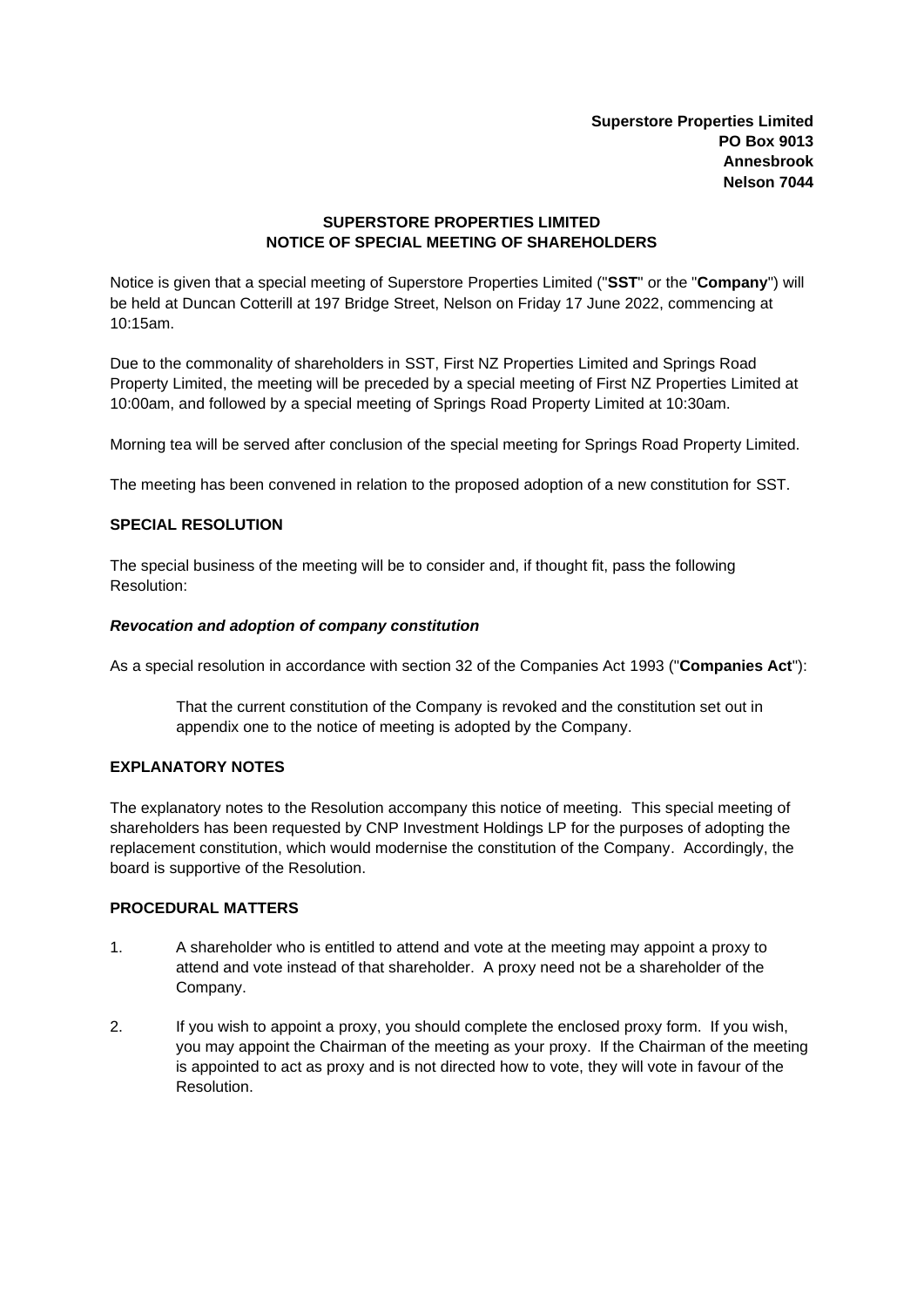# **Special resolution**

3. Pursuant to the Companies Act, a special resolution means a resolution passed by a majority of 75% or more of the votes of those shareholders entitled to vote and voting on the resolution.

# **DATED**: **30 May 2022**

## **BY ORDER OF THE BOARD**

**John Murray Chair**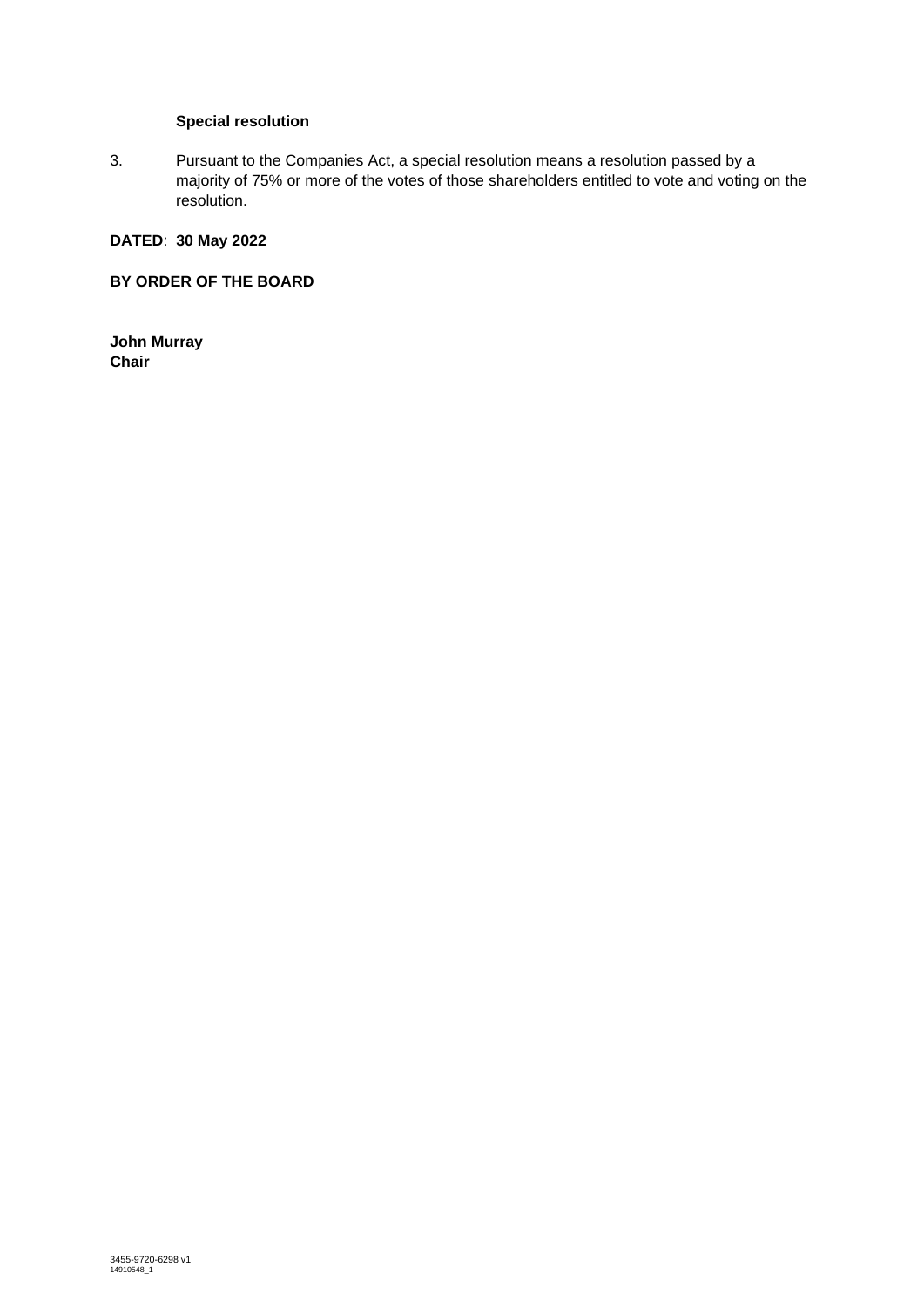# **EXPLANATORY NOTES**

## **CONSTITUTIONAL CHANGES**

The Company has called a special meeting to seek shareholder approval to adopt a new constitution, which has been proposed by CNP Investment Holdings LP. The proposed constitution has been prepared by Russell McVeagh on behalf of CNP Investment Holdings LP. The proposed constitution seeks to modernise the form of constitution used by the Company, consistent with current practice but does not make any significant changes to the rights and obligations of shareholders or the Company under the Company's current constitution.

The key amendments to the constitution can be summarised as follows (references to clauses are references to clauses in the proposed constitution):

- 1. **Issue of securities**: Currently the board can issue shares to any person. Clause 2.1 permits the Board to issue different types of shares, including redeemable shares – it is appropriate to refer to the ability to issue redeemable shares as the current constitution and the new constitution both contemplate the possible redemption of shares. Clause 2.2 permits the Board to issue options or other convertible securities. Both clauses have been included for flexibility.
- 2. **Consolidation and subdivision of shares**: Clause 2.4 permits the board to consolidate or subdivide the number of shares on issue. This clause has been inserted for convenience. An adjustment provision has also been included at 11.5(f) (which relates to the minimum shareholding of 3,000 shares) to account for any adjustments arising from a consolidation or subdivision of shares.
- 3. **Refusal to register shares**: Clause 11.5 provides for the rights for the Board not to register a transfer of shares. These rights already exist in the current constitution. However, the clause now includes a proviso where, if the Board resolves to exercise its power to refuse the registration of a transfer of shares, it must do so within 20 working days of receiving the relevant transfer, and the Board must provide notice of its refusal to the transferee within five working days.
- 4. **Transmission of shares**: Clauses 12.1 12.3 are standard provisions relating to the transmission of shares on death of a shareholder and the exercise of rights by Personal Representatives.
- 5. **Shareholder meeting quorum**: Clause 17.2 decreases the number of shareholders required for a quorum from 10 shareholders to 5 shareholders, and permits a shareholder who has appeared by Representative (which includes a proxy) to be counted towards the quorum of 5 shareholders at a shareholder meeting.
- 6. **Proxy forms**: A template proxy form has been removed from the Constitution, as it is not required to be included under the Companies Act. The Board anticipates providing a typical and appropriate form for each future meeting.
- 7. **Director appointments**: Clauses 24.2 and 24.4 now permit the holder or holders of a majority of shares in the Company to appoint or remove Directors by providing written notice to the Company. This amendment provides flexibility in avoiding the need for the Company to call a shareholder meeting to appoint or remove directors where a shareholder or group of shareholders already control a majority of votes. Directors can still be appointed and removed by ordinary resolution at a meeting of shareholders.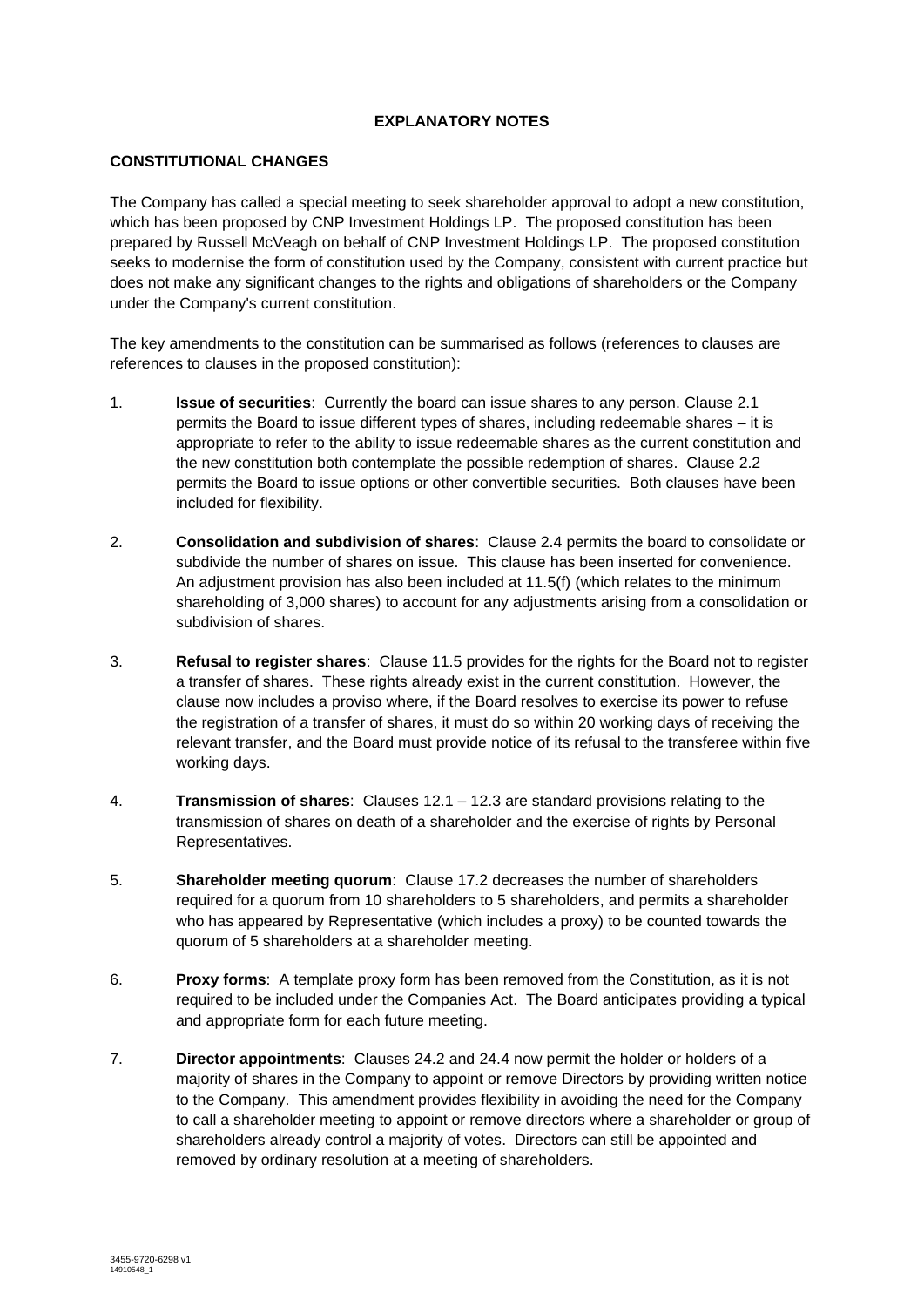- 8. **Vacation of office**: The categories of circumstances in clause 24.6, under which directors are automatically removed from office, have been expanded from the current constitution in line with typical provisions included in a constitution. These include a director's death, mental disorder, being subject to a property order or personal order under the Protection of Personal and Property Rights Act 1988, resignation, disqualification pursuant to the Companies Act, removal from office by majority shareholder notice or ordinary resolution and bankruptcy events.
- 9. **Indemnity of directors**: Clause 28.1 has been amended to provide that each Director of the Company is indemnified to the extent permitted by the Companies Act. The previous constitution permitted the Board to provide the same indemnity but then required the Board to take the further step to resolve to indemnify the directors under the provision.
- 10. **Personal involvement of directors**: Clause 30.2 provides that a Director may contract with the Company or otherwise be party to a transaction with or receive a benefit from the Company. This is not provided in the existing constitution, however, as the original constitution did not prohibit these activities the Directors could still undertake them. This provision remains subject to the avoidance provisions under section 141 of the Companies Act in circumstances where the Company does not receive fair value.
- 11. **Method of contracting**: Clause 32.1 provides for the method of contracting by the Company and reflects the position under the Companies Act and Property Law Act 2007. The role of company secretary has been removed, as the Company does not have a secretary and a secretary is not common in New Zealand.
- 12. **General modernisation**: The language and format of the Constitution has also been modernised generally.

The revocation of the current constitution and adoption of the proposed constitution by the Company is required to be approved by a special resolution of all shareholders.

The replacement of the Company's constitution does not impose or remove a restriction on the activities of the Company or affect the rights attaching to shares, and accordingly the shareholder minority buy-out rights under the Companies Act do not apply.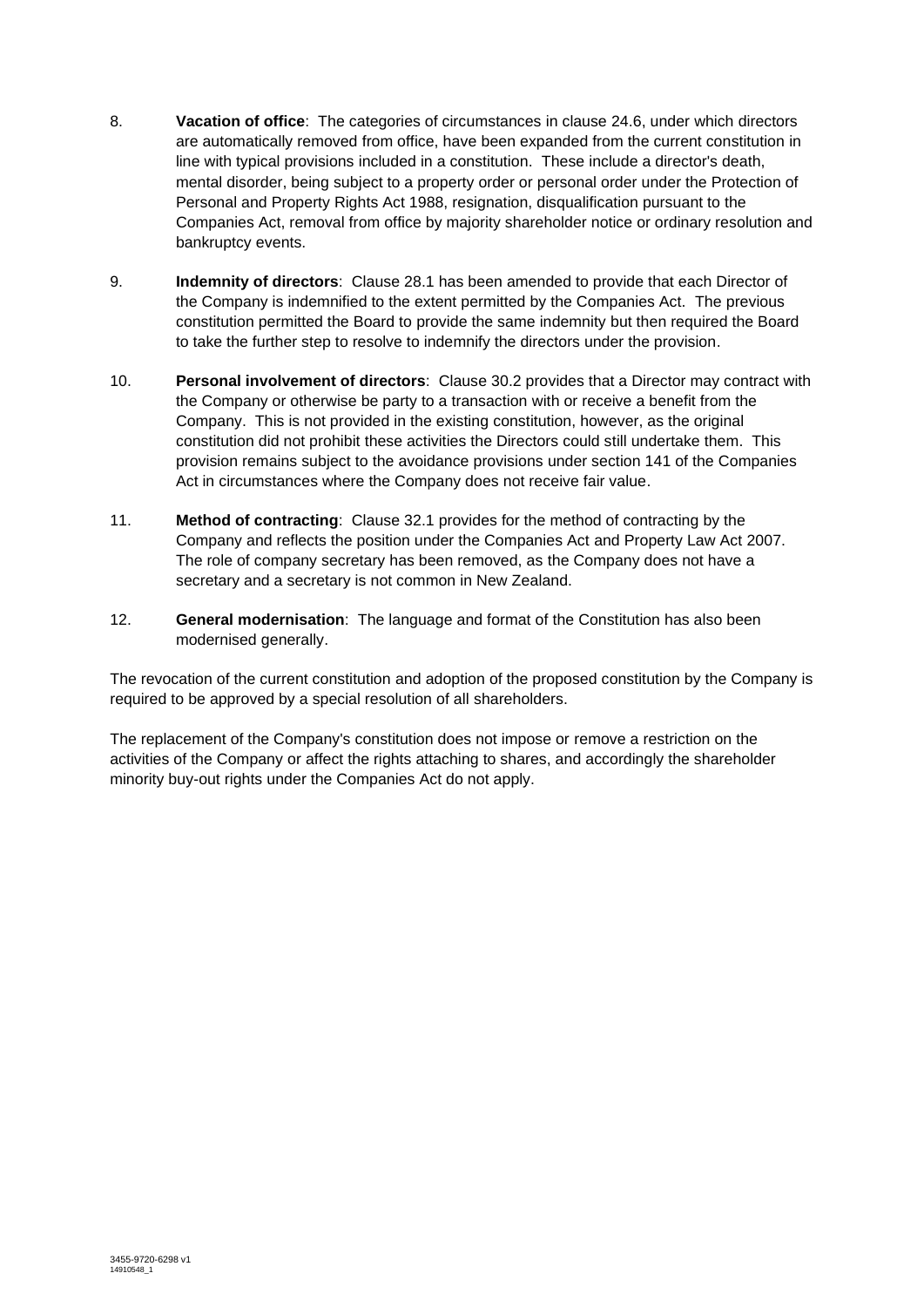# **APPENDIX ONE**

# **PROPOSED CONSTITUTION**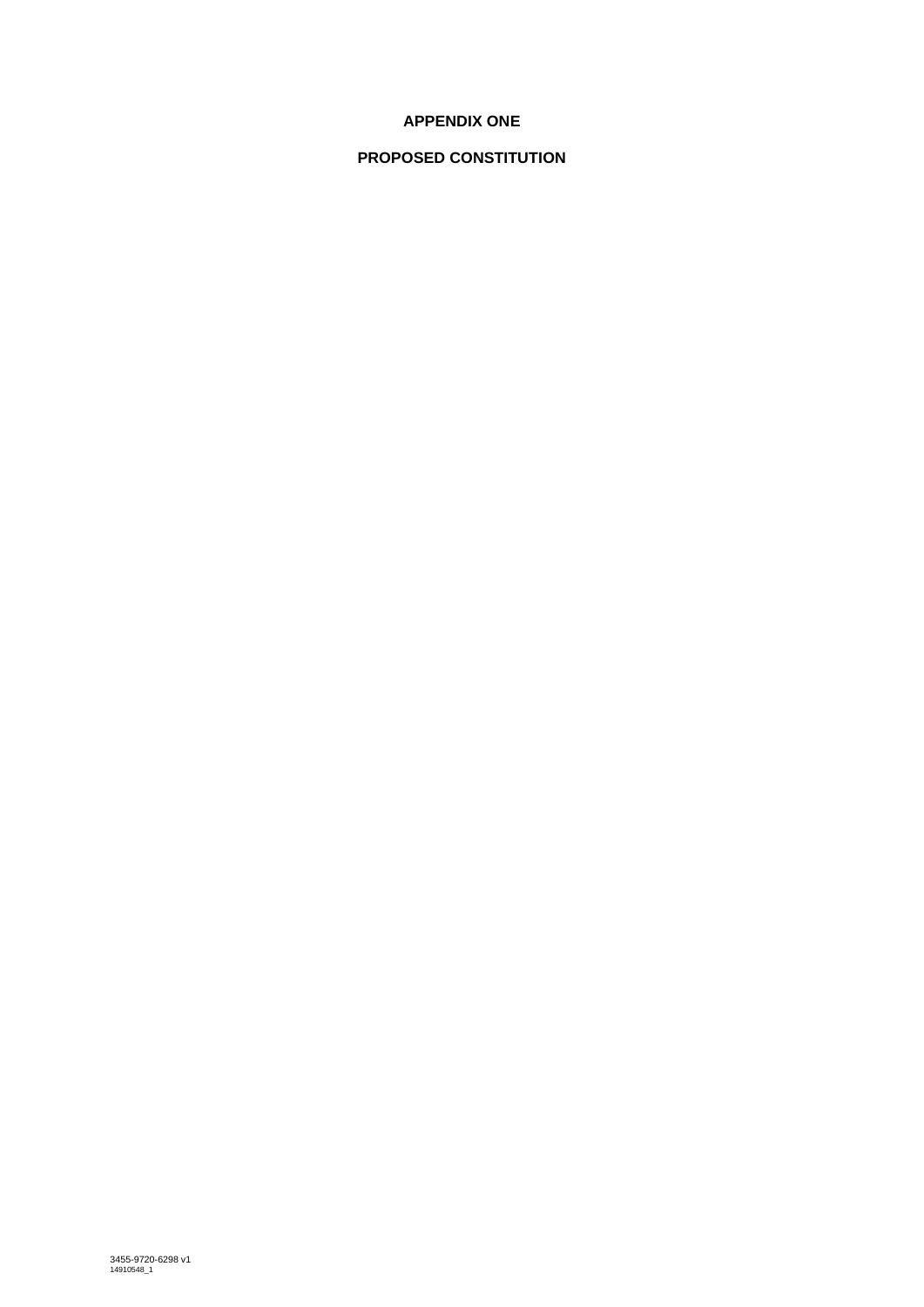## **APPENDIX TWO**

## **PROXY FORM**

## **Superstore Properties Limited 2022 Special Meeting**

**Lodge Your Proxy**

**Scan & email: [info@fssmanagement.co.nz](mailto:info@fssmanagement.co.nz)**

### **Mail: C/- FSS Management Ltd, PO Box 9013, Annesbrook, Nelson, 7044, New Zealand**

#### **PROXY FORM / ADMISSION CARD FOR SUPERSTORE PROPERTIES LIMITED'S 2022 SPECIAL MEETING**

The Special Meeting ("**Meeting**") of Superstore Properties Limited ("**Company**") will be held at Duncan Cotterill at 197 Bridge Street, Nelson on Friday 17 June 2022, commencing at 10:15am.

If you will attend the meeting, please bring this form to assist with your registration. If you will not attend the meeting but wish to be represented by proxy, please complete and return this form (in accordance with the lodgement instructions above) by no later than 10:15am on Wednesday 15 June 2022, or otherwise by presenting this form at the meeting before the meeting is declared open.

#### **Appointment of proxy**

As a shareholder you may attend the meeting. Subject to the constitution of the Company, you may appoint a proxy to attend and vote at the meeting. A proxy need not be a shareholder of the Company. To appoint a proxy, write the full name of that in the space allocated on the reverse of this form. If you do not appoint a proxy using this form, your appointment will be invalid.

#### **Voting of your holding**

Direct your proxy how to vote by making the appropriate election on this proxy form, in respect of the resolution. If you return this form without directing the proxy how to vote on any particular matter, the proxy will vote as he or she thinks fit.

#### **Attending the meeting**

If you wish to vote in person, you should attend the meeting. **Please bring this form with you to the meeting** to assist with your registration.

A corporation may appoint a person to attend and vote at the meeting as its representative in the same manner as that in which it could appoint a proxy. That person need not also be a shareholder.

### **Signing instructions for proxy forms**

Individual

If you are an individual holder of shares, you must sign this proxy form.

#### Joint Holding

If you are joint holders of shares, each of you must sign this proxy form.

#### Power of Attorney

If this proxy form is to be signed under a power of attorney, please send a copy of the power of attorney and a signed certificate of non-revocation of the power of attorney with this proxy form.

### Corporate Shareholder

If you are a company this proxy form must be signed on behalf of the company by a person acting under the company's express or implied authority.